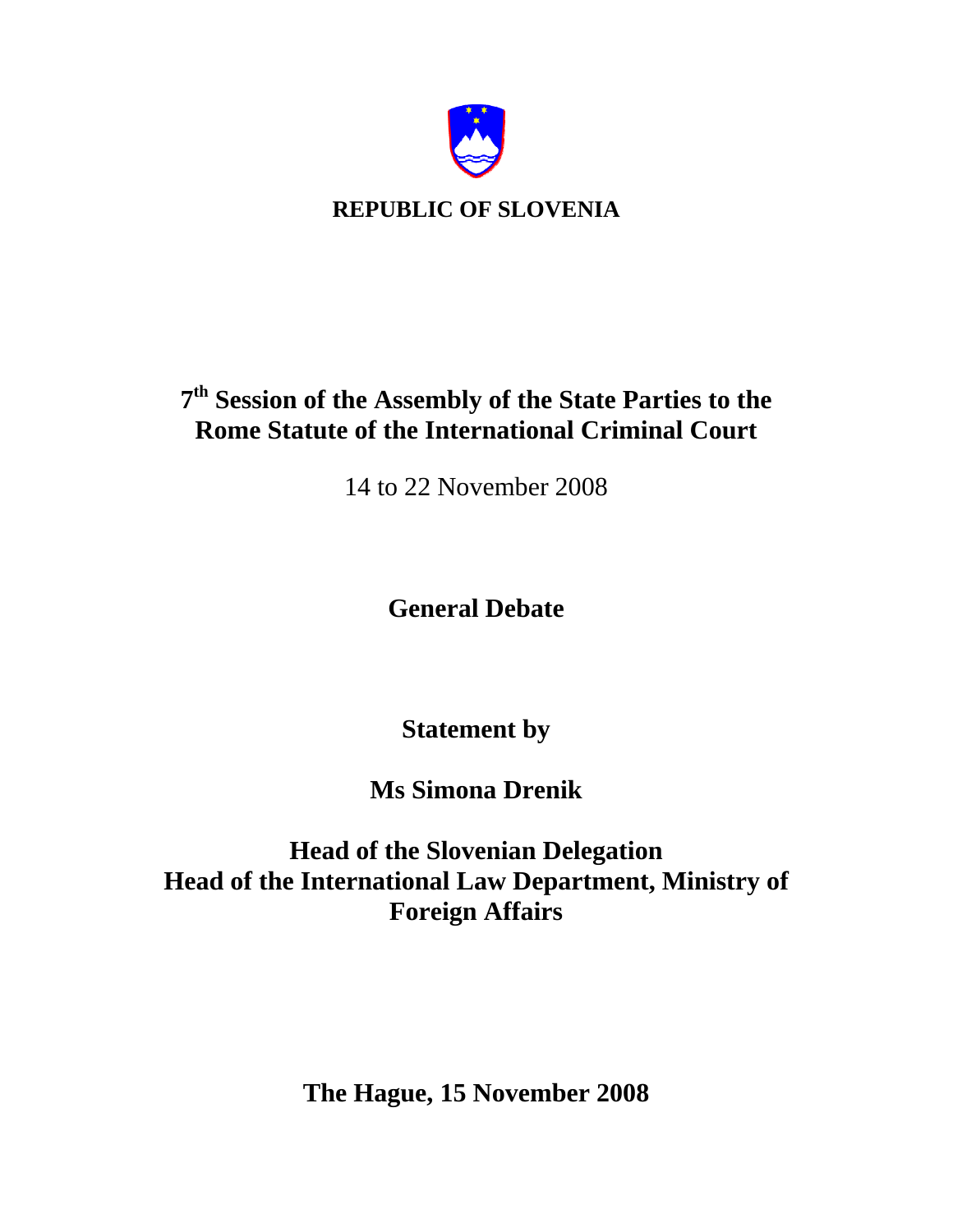# Mr. President,

I would like to take this opportunity to address the Assembly on behalf of the Republic of Slovenia and at the same time underline our strong support for the statement made by France in the name of the European Union.

I wish to begin by congratulating you, Mr. President, on your appointment at this important function. We have full trust that you will lead Assembly's work in a very competent and efficient manner. I would also like to thank the Judges, the Prosecutor, the Registrar, all officials and personnel of the Court for their hard work. We look forward to the work ahead of us in this year's Assembly session.

# *(10th anniversary and universality)*

This year we mark the tenth anniversary of the adoption of the Rome Statute. A historic event, which confirmed the principle that the most severe crimes known to humanity cannot and would not go unpunished. The ICC has been putting this principle into practice. We are very satisfied that the number of States Parties has grown to as many as 108 states and we hope that the states that have not yet ratified the Rome Statute will do so in the near future in order to achieve our final goal - establishment of a truly universal international criminal court. Therefore efforts to increase the number of states parties must continue.

# *(Peace and justice)*

We commend the ICC for its achievements done so far. However the real work is only just beginning. There are many complex legal issues, but also practical ones, which the Court as the first truly international criminal court will have to face. It is our strong position that we need to ensure the Court's full independence, even though we are aware that it might be difficult for the court to bi shielded from any political pressure. Nevertheless, we firmly believe that with the help, support and assistance by all States, the Court can and will continue to serve justice and peace.

We firmly believe that there can not be a lasting peace without justice. We believe the Court through providing justice contributes to the establishment of lasting stability and peace in the affected areas. We are not convinced by arguments that justice may represent an obstacle to peaceful settlement in the conflict areas. The Court should not only punish perpetrators for crimes committed but should also send a strong message that no such crime will go unpunished. The role of prevention and deterrence must not be underestimated.

#### Mr. President,

#### *(Cooperation)*

We are aware that cooperation between the Court and the States Parties is of key importance for the existence and functioning of the Court. Not only States Parties, but all states, United Nations and other international and regional organisations should in our view cooperate fully with the Court. Therefore we must strengthen the cooperation in practice. The orders of the Court, especially the arrest warrants, must be fully and unconditionally implemented. Slovenia remains fully committed to this principle and we have to this end adopted a special law, concerning Slovenia's cooperation with the Court. On 1 November this year our new Criminal Code entered into force. The new Code includes all